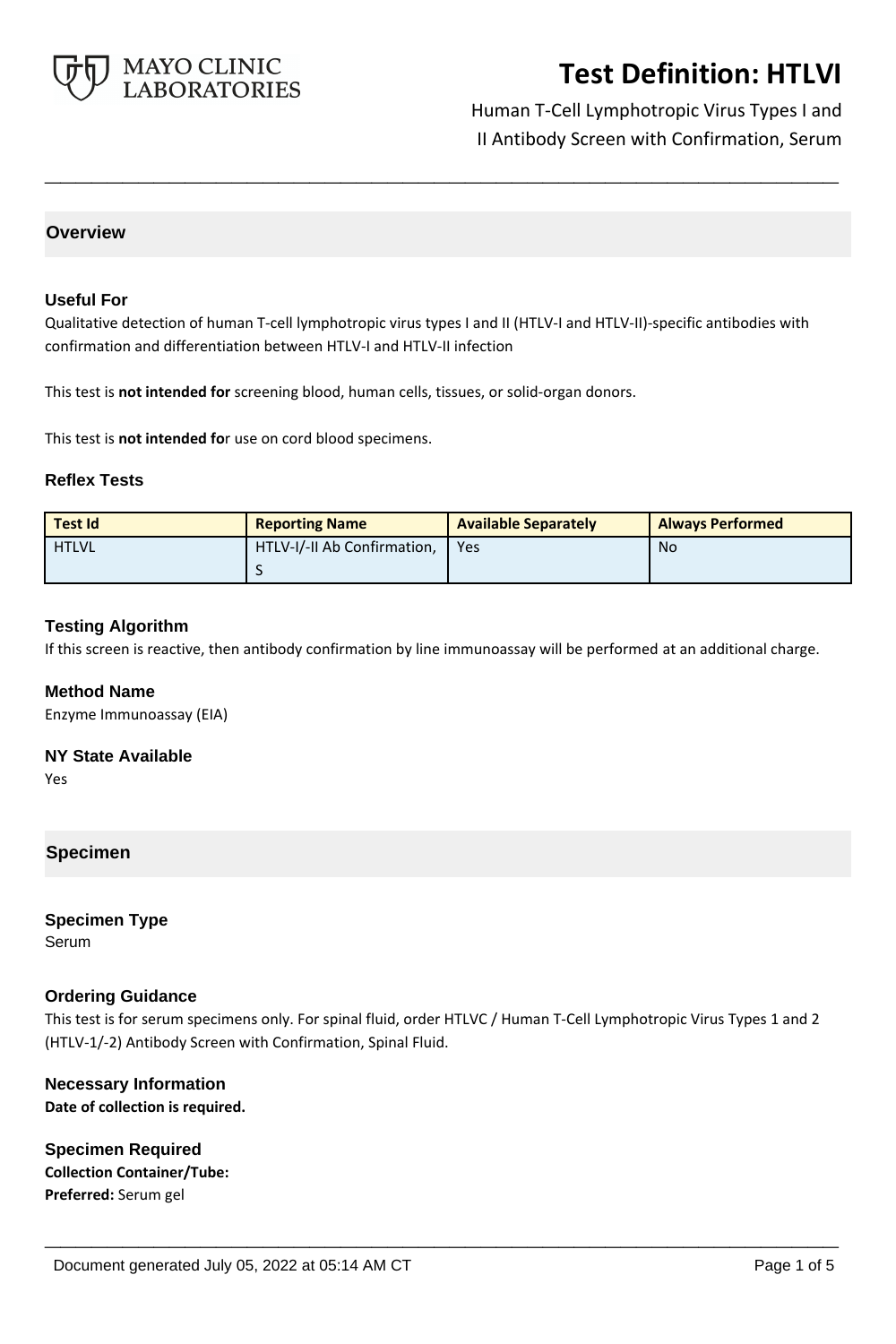

Human T-Cell Lymphotropic Virus Types I and II Antibody Screen with Confirmation, Serum

#### **Acceptable:** Red top

**Submission Container/Tube:** Plastic vial **Specimen Volume:** 1 mL

# **Collection Instructions:**

1. Centrifuge blood collection tube per collection tube manufacturer's instructions (eg, centrifuge within 2 hours of collection for BD Vacutainer tubes).

**\_\_\_\_\_\_\_\_\_\_\_\_\_\_\_\_\_\_\_\_\_\_\_\_\_\_\_\_\_\_\_\_\_\_\_\_\_\_\_\_\_\_\_\_\_\_\_\_\_\_\_**

2. Aliquot serum into plastic vial.

### **Specimen Minimum Volume**

0.6 mL

### **Reject Due To**

| Gross hemolysis                        | Reject |
|----------------------------------------|--------|
| Gross lipemia                          | Reject |
| Gross icterus                          | Reject |
| Heat-treated or precipitated specimens | Reject |

### **Specimen Stability Information**

| <b>Specimen Type</b> | <b>Temperature</b> | <b>Time</b> | <b>Special Container</b> |
|----------------------|--------------------|-------------|--------------------------|
| Serum                | Frozen (preferred) | 28 days     |                          |
|                      | Refrigerated       | 7 days      |                          |

# **Clinical & Interpretive**

# **Clinical Information**

Human T-cell lymphotropic virus types I and II (HTLV-I and HTLV-II) are closely related exogenous human retroviruses. HTLV-I was first isolated in 1980 from a patient with a cutaneous T-cell lymphoma, while HTLV-II was identified from a patient with hairy cell leukemia in 1982.

HTLV-I infection is endemic in southwestern Japan, Caribbean basin, Melanesia, and parts of Africa, where HTLV-I seroprevalence rates are as high as 15% in the general population. In the United States, the combined HTLV-I and HTLV-II seroprevalence rate is about 0.016% among voluntary blood donors. About half of these infected blood donors are infected with HTLV-I, with most of them reporting a history of birth in HTLV-I-endemic countries or sexual contact with persons from the Caribbean or Japan. Smaller percentages report a history of either injection drug use or blood transfusion. Transmission of HTLV-I occurs from mother to fetus, sexual contact, blood transfusion, and sharing of contaminated needles. Two diseases are known to be caused by HTLV-I infection: adult T-cell leukemia or lymphoma, and a chronic degenerative neurologic disease known as HTLV-I-associated myelopathy or tropical spastic paraparesis. Cases of polymyositis, chronic arthropathy, panbronchiolitis, and uveitis also have been reported in HTLV-I-infected patients.

HTLV-II is prevalent among injection drug users in the United States and in Europe, and over 80% of HTLV infections in

**\_\_\_\_\_\_\_\_\_\_\_\_\_\_\_\_\_\_\_\_\_\_\_\_\_\_\_\_\_\_\_\_\_\_\_\_\_\_\_\_\_\_\_\_\_\_\_\_\_\_\_**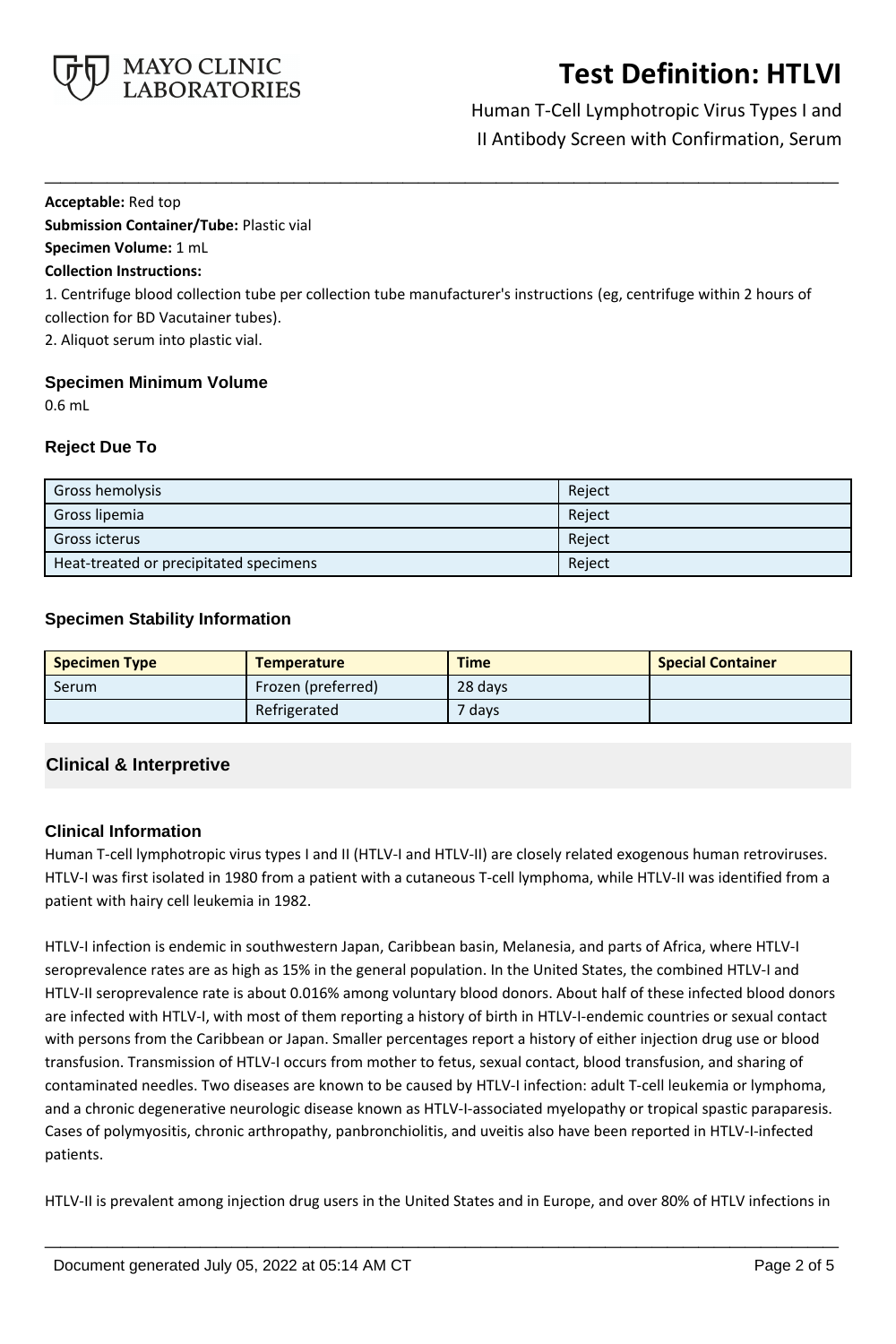

# Human T-Cell Lymphotropic Virus Types I and II Antibody Screen with Confirmation, Serum

drug users in the United States are due to HTLV-II. HTLV-II also appears to be endemic in Native American populations, including the Guaymi Indians in Panama and Native Americans in Florida and New Mexico. HTLV-II-infected blood donors most often report either a history of injection drug use or a history of sexual contact with an injection drug user. A smaller percentage of infected individuals report a history of blood transfusion. HTLV-II is transmitted similarly to HTLV-I, but much less is known about the specific modes and efficiency of transmission of HTLV-II. The virus can be transmitted by transfusion of cellular blood products (whole blood, red blood cells, and platelets). HTLV-II infection has been associated with hairy-cell leukemia, but definitive evidence is lacking on a viral etiologic role. HTLV-II has also been linked with neurodegenerative disorders characterized by spastic paraparesis and variable degrees of ataxia.

**\_\_\_\_\_\_\_\_\_\_\_\_\_\_\_\_\_\_\_\_\_\_\_\_\_\_\_\_\_\_\_\_\_\_\_\_\_\_\_\_\_\_\_\_\_\_\_\_\_\_\_**

Infection by these viruses results in the appearance of specific antibodies against the viruses that can be detected by serologic tests such as enzyme immunoassay (EIA). For accurate diagnosis of HTLV-I or HTLV-II infection, all initially screening test-reactive results should be verified by a confirmatory test, such as Western blot or line immunoassay.

### **Reference Values**

Negative

#### **Interpretation**

Negative screening results indicate the absence of both human T-cell lymphotropic virus types I and II (HTLV-I- and HTLV-II)-specific IgG antibodies in serum.

A reactive screening test result is suggestive of infection with either HTLV-I or HTLV-II. However, this result does not confirm infection (eg, low specificity), and it cannot differentiate between HTLV-I and HTLV-II infection.

Specimens with reactive screening test results will be tested automatically by the line immunoassay (LIA) confirmatory test. Positive LIA results provide confirmatory evidence of infection with HTLV-I or HTLV-II.

A reactive screening result with a negative or indeterminate confirmatory test result suggests either a false-reactive screening test result or a seroconverting HTLV infection. Repeat testing in 1 to 2 months can clarify the final infection status. Persistently indeterminate confirmatory test results indicate absence of HTLV infection.

### **Cautions**

This test is not offered as a screening or confirmatory test for serum specimens from blood, human cells, tissues, or solid organ donors.

A negative test result does not exclude the possibility of exposure to human T-cell lymphotropic virus types I and II (HTLV-I or HTLV-II). Levels of total antibodies to these viruses may be undetectable in early infection.

**\_\_\_\_\_\_\_\_\_\_\_\_\_\_\_\_\_\_\_\_\_\_\_\_\_\_\_\_\_\_\_\_\_\_\_\_\_\_\_\_\_\_\_\_\_\_\_\_\_\_\_**

Performance characteristics have not been established for the following specimen characteristics:

- -Grossly icteric (total bilirubin level of >20 mg/dL)
- -Grossly lipemic (triolein level of >3000 mg/dL)
- -Grossly hemolyzed (hemoglobin level of >3051 mg/dL)
- -Containing particulate matter
- -Cadaveric specimens

### **Clinical Reference**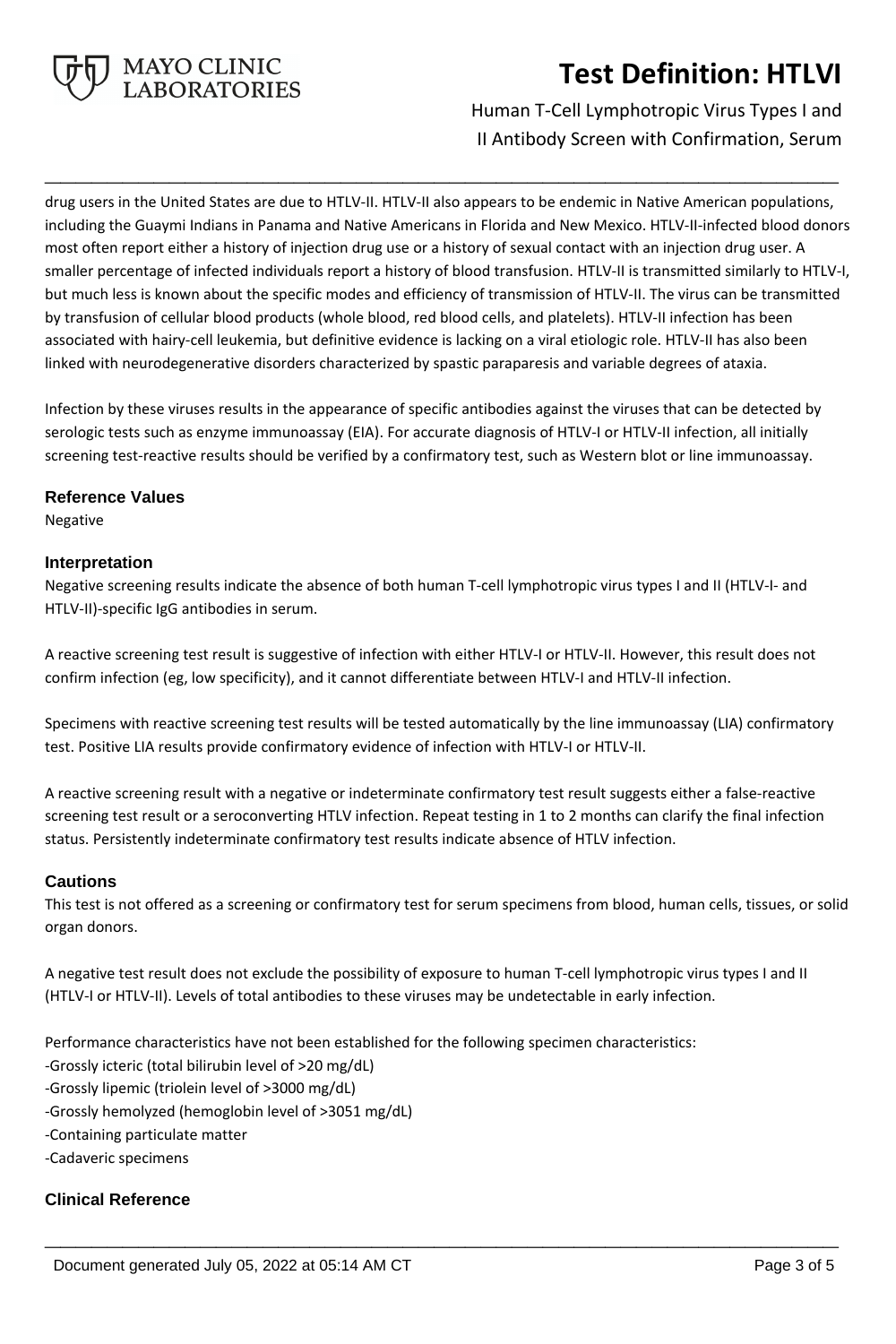

Human T-Cell Lymphotropic Virus Types I and II Antibody Screen with Confirmation, Serum

1. Araujo A, Hall WW: Human T-lymphotropic virus type II and neurological disease. Ann Neurol. 2004;56(1):10-19

**\_\_\_\_\_\_\_\_\_\_\_\_\_\_\_\_\_\_\_\_\_\_\_\_\_\_\_\_\_\_\_\_\_\_\_\_\_\_\_\_\_\_\_\_\_\_\_\_\_\_\_**

2. Mahieux R, Gessain A: Adult T-cell leukemia/lymphoma and HTLV-I. Curr Hematol Malig Rep. 2007;2(4):257-264

3. Yamano Y, Sato T: Clinical pathophysiology of human T-lymphotropic virus-type I-associated myelopathy/tropical spastic paraparesis. Front Microbiol. 2012;3:1-10

4. Gessain A, Mahieux R: Tropical spastic paraparesis and HTLV-I associated myelopathy: clinical, epidemiological, virological, and therapeutic aspects. Rev Neurol (Paris). 2012;168(3):257-269

# **Performance**

# **Method Description**

The Avioq HTLV-I/II Microelisa System is an enzyme-linked immunosorbent assay in which the solid phase (microwells) is coated with a purified human T-cell lymphotropic virus types I (HTLV-I) viral lysate, a purified HTLV-II viral lysate, and a recombinant HTLV-I p21E antigen. With the addition of a diluted test sample containing antibodies to either HTLV-I or HTLV-II, complexes are formed by the interaction of the antibodies in the sample and the solid phase antigens. Following incubation, the sample is aspirated and the well is washed with buffer. Subsequently, antihuman immunoglobulin (goat) conjugated with horseradish peroxidase (HRP) is added, which binds the antibody-antigen complex during a second incubation. Following a wash and incubation with TMB (tetramethylbenzidine) substrate, a blue color is produced. The enzyme reaction is stopped by the addition of a sulfuric acid solution, which changes the color to yellow. The amount of HTLV-I / HTLV-II specific antibodies present in the sample is proportional to the color intensity.(Package insert: Avioq HTLV-I/II Microelisa System. Avioq, Inc; 05/2019)

**PDF Report**

No

**Day(s) Performed** Monday through Friday

**Report Available** 1 to 4 days

**Specimen Retention Time** 14 days

**Performing Laboratory Location** Rochester

# **Fees & Codes**

### **Fees**

- Authorized users can sign in to [Test Prices](https://www.mayocliniclabs.com/customer-service/client-price-lookup/index.html?unit_code=HTLVI) for detailed fee information.
- Clients without access to Test Prices can contact [Customer Service](http://www.mayocliniclabs.com/customer-service/contacts.html) 24 hours a day, seven days a week.

**\_\_\_\_\_\_\_\_\_\_\_\_\_\_\_\_\_\_\_\_\_\_\_\_\_\_\_\_\_\_\_\_\_\_\_\_\_\_\_\_\_\_\_\_\_\_\_\_\_\_\_**